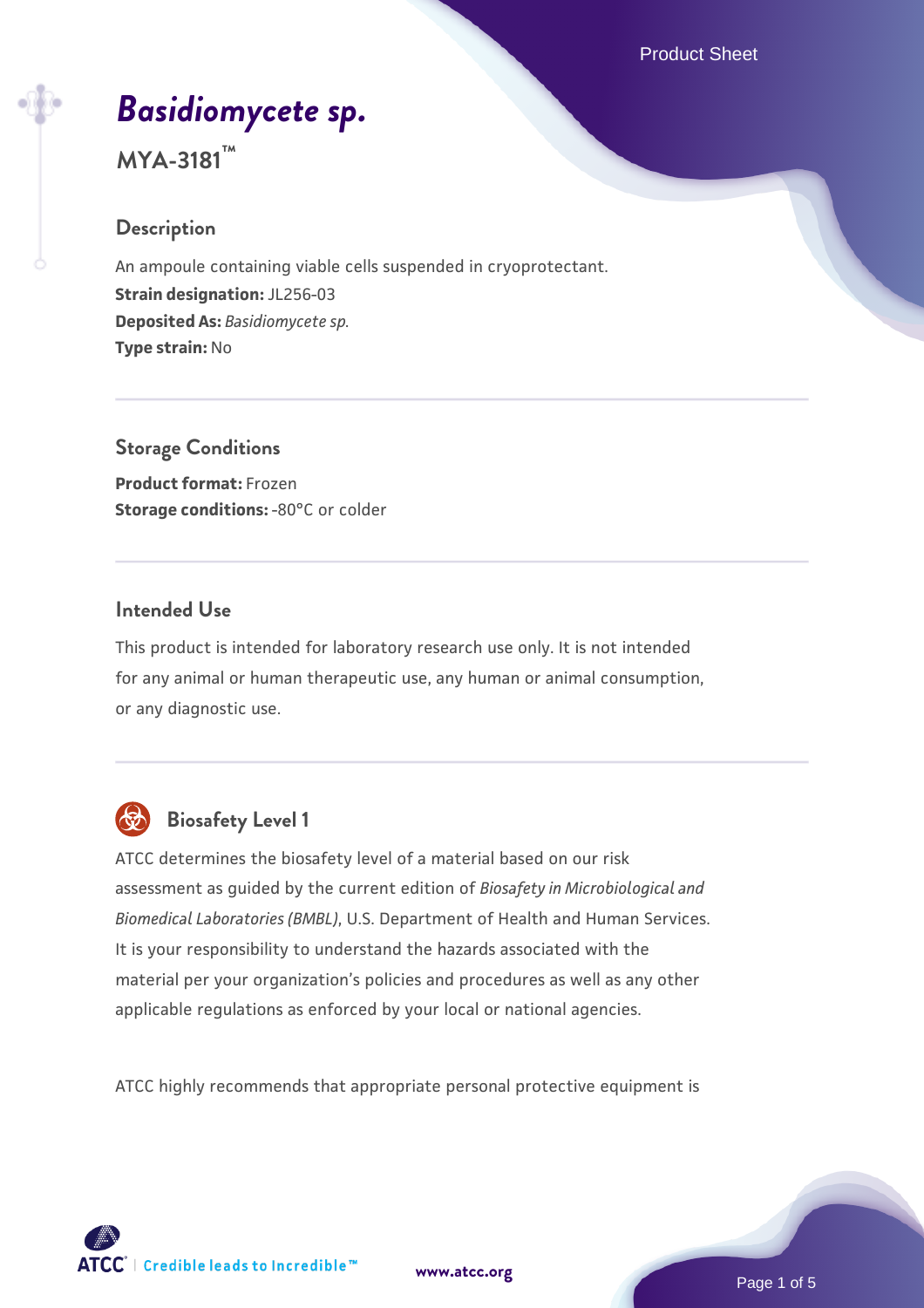always used when handling vials. For cultures that require storage in liquid nitrogen, it is important to note that some vials may leak when submersed in liquid nitrogen and will slowly fill with liquid nitrogen. Upon thawing, the conversion of the liquid nitrogen back to its gas phase may result in the vial exploding or blowing off its cap with dangerous force creating flying debris. Unless necessary, ATCC recommends that these cultures be stored in the vapor phase of liquid nitrogen rather than submersed in liquid nitrogen.

# **Certificate of Analysis**

For batch-specific test results, refer to the applicable certificate of analysis that can be found at www.atcc.org.

#### **Growth Conditions**

**Medium:**  [ATCC Medium 336: Potato dextrose agar \(PDA\)](https://www.atcc.org/-/media/product-assets/documents/microbial-media-formulations/3/3/6/atcc-medium-336.pdf?rev=d9160ad44d934cd8b65175461abbf3b9) [ATCC Medium 336: Potato dextrose agar \(PDA\)](https://www.atcc.org/-/media/product-assets/documents/microbial-media-formulations/3/3/6/atcc-medium-336.pdf?rev=d9160ad44d934cd8b65175461abbf3b9) [ATCC Medium 382: Lichen fungi medium](https://www.atcc.org/-/media/product-assets/documents/microbial-media-formulations/3/8/2/atcc-medium-382.pdf?rev=cb1eb1fe6dc040ef82517a6570a0b94f) **Temperature:** 18°C

#### **Handling Procedures**

**Frozen ampoules** packed in dry ice should either be thawed immediately or stored in liquid nitrogen. If liquid nitrogen storage facilities are not available, frozen ampoules may be stored at or below -70°C for approximately one week. **Do not under any circumstance store frozen ampoules at refrigerator freezer temperatures (generally -20°C)**. Storage of frozen material at this temperature will result in the death of the culture.

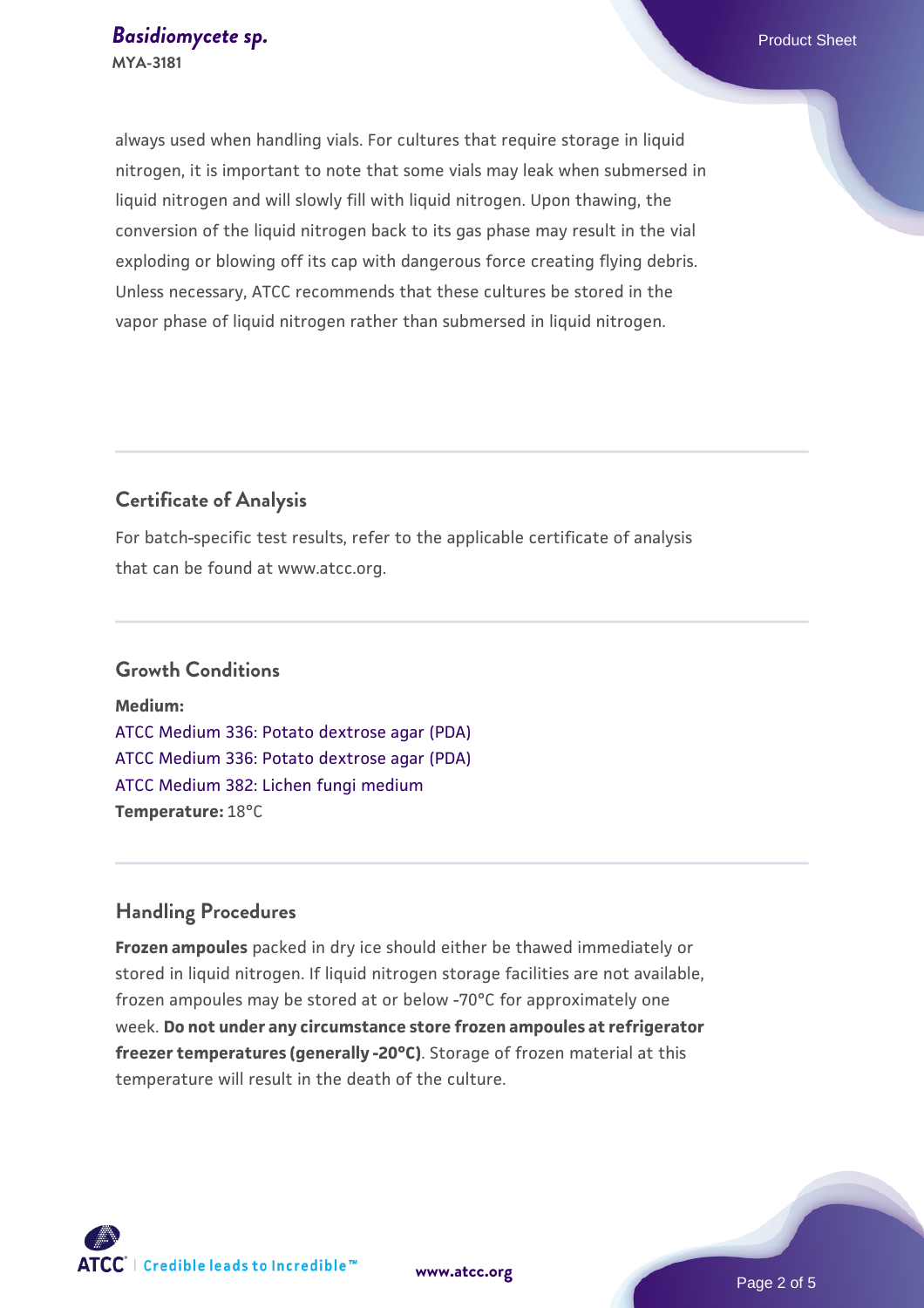**MYA-3181**

- 1. To thaw a frozen ampoule, place in a **25°C to 30°C** water bath, until just thawed **(approximately 5 minutes)**. Immerse the ampoule just sufficient to cover the frozen material. Do not agitate the ampoule.
- 2. Immediately after thawing, wipe down ampoule with 70% ethanol and aseptically transfer at least 50 µL (or 2-3 agar cubes) of the content onto a plate or broth with medium recommended.
- 3. Incubate the inoculum/strain at the temperature and conditions recommended.
- 4. Inspect for growth of the inoculum/strain regularly for up to 4 weeks. The time necessary for significant growth will vary from strain to strain.

# **Material Citation**

If use of this material results in a scientific publication, please cite the material in the following manner: *Basidiomycete sp.* (ATCC MYA-3181)

## **References**

References and other information relating to this material are available at www.atcc.org.

#### **Warranty**

The product is provided 'AS IS' and the viability of ATCC<sup>®</sup> products is warranted for 30 days from the date of shipment, provided that the customer has stored and handled the product according to the information included on the product information sheet, website, and Certificate of Analysis. For living cultures, ATCC lists the media formulation and reagents that have been found to be effective for the product. While other unspecified media and reagents may also produce satisfactory results, a change in the ATCC and/or depositor-recommended protocols may affect the recovery, growth, and/or function of the product. If an alternative medium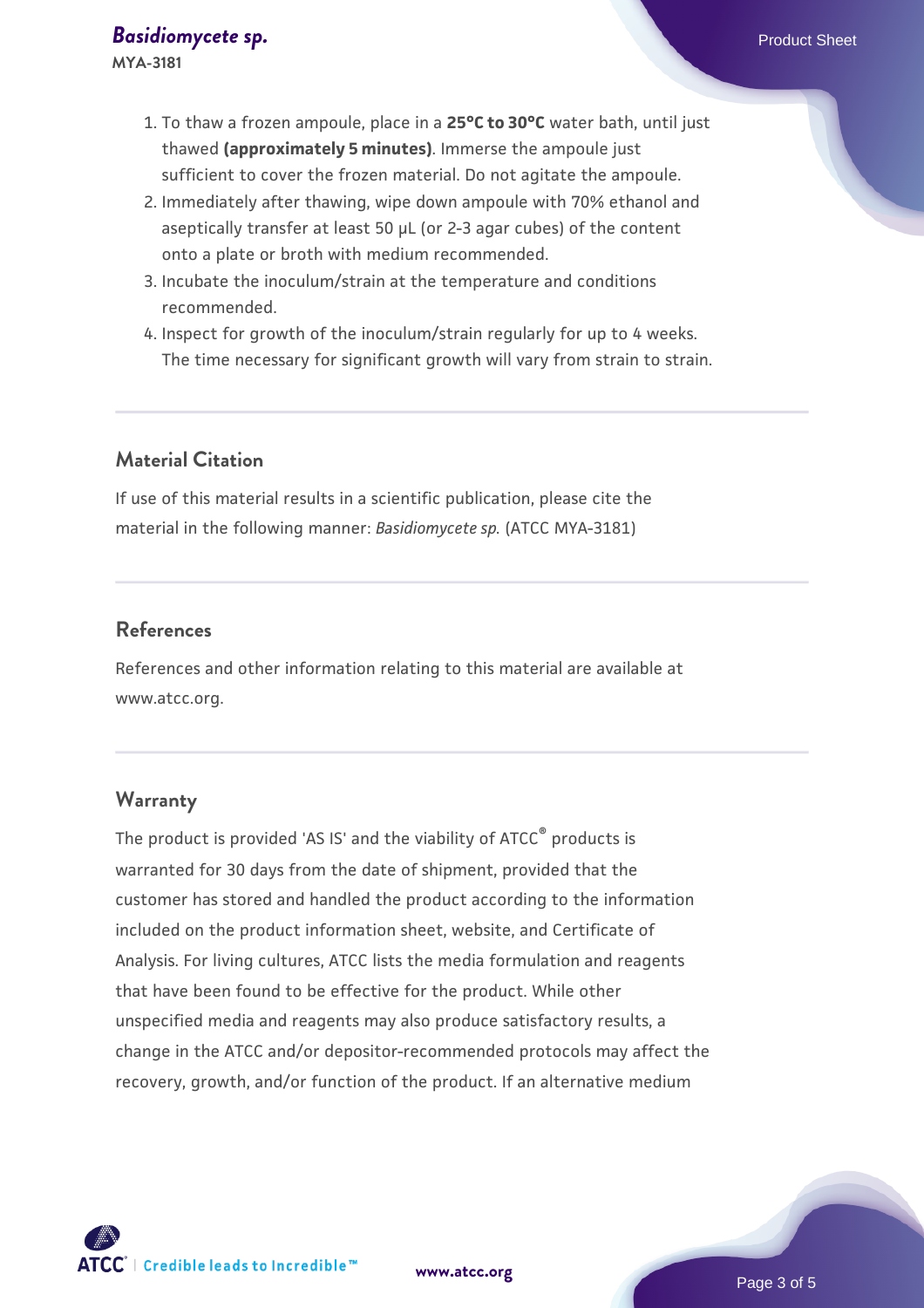formulation or reagent is used, the ATCC warranty for viability is no longer valid. Except as expressly set forth herein, no other warranties of any kind are provided, express or implied, including, but not limited to, any implied warranties of merchantability, fitness for a particular purpose, manufacture according to cGMP standards, typicality, safety, accuracy, and/or noninfringement.

## **Disclaimers**

This product is intended for laboratory research use only. It is not intended for any animal or human therapeutic use, any human or animal consumption, or any diagnostic use. Any proposed commercial use is prohibited without a license from ATCC.

While ATCC uses reasonable efforts to include accurate and up-to-date information on this product sheet, ATCC makes no warranties or representations as to its accuracy. Citations from scientific literature and patents are provided for informational purposes only. ATCC does not warrant that such information has been confirmed to be accurate or complete and the customer bears the sole responsibility of confirming the accuracy and completeness of any such information.

This product is sent on the condition that the customer is responsible for and assumes all risk and responsibility in connection with the receipt, handling, storage, disposal, and use of the ATCC product including without limitation taking all appropriate safety and handling precautions to minimize health or environmental risk. As a condition of receiving the material, the customer agrees that any activity undertaken with the ATCC product and any progeny or modifications will be conducted in compliance with all applicable laws, regulations, and guidelines. This product is provided 'AS IS' with no representations or warranties whatsoever except as expressly set forth herein and in no event shall ATCC, its parents, subsidiaries, directors, officers, agents, employees, assigns, successors, and affiliates be liable for indirect, special, incidental, or consequential damages of any kind in connection with or arising out of the customer's use of the product. While reasonable effort is made to ensure authenticity and reliability of materials on deposit, ATCC is



**[www.atcc.org](http://www.atcc.org)**

Page 4 of 5